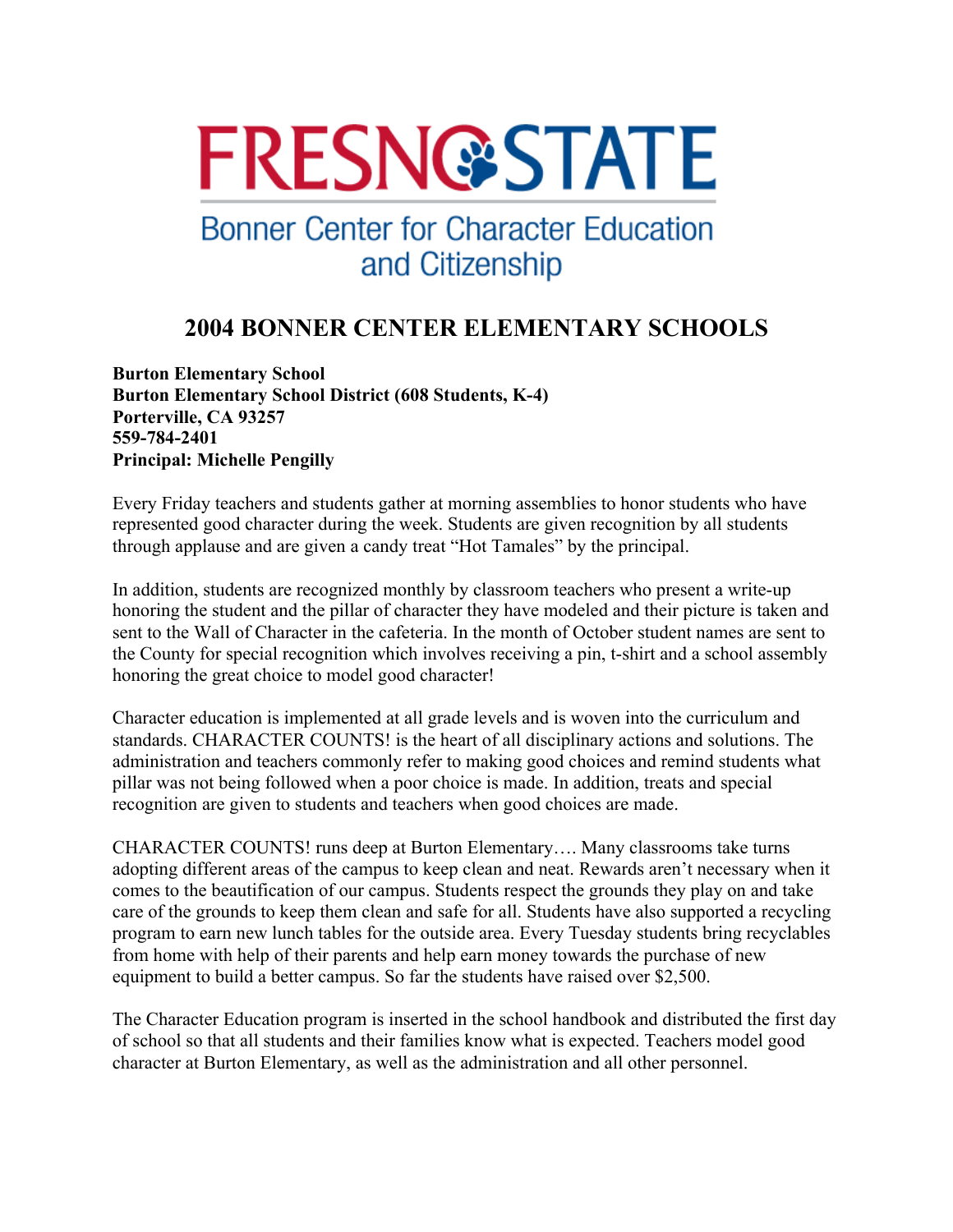One of the most exciting projects the children of Burton elementary have participated in was Caps for Kids. The students gathered together to decorate new and old hats donated by students from the community. The hats were then sent to Valley Children's Hospital for children undergoing chemotherapy. Patients undergoing treatment received a new hat each time they went for treatment. The artistic ability was amazing and the joy of creating and giving was heart stopping. Many of our staff were brought to tears to see the amount of participation and the genuine care put into this great project!

#### Top

**Cole Elementary School Clovis Unified School District (618 Students, K-6) Clovis, CA 93612 559-327-6200 Principal: Ruth Di Santo** 

Students [at Cole] know a common language for behavior and clearly understand what is required to be a leader with character. The administration begins the year with an assembly where behavior goals are discussed and teachers review expectations. Students are also taught how to be good citizens through CHARACTER COUNTS!. Additional assemblies, classroom visits and announcements are made throughout the year reminding students that being a Cole Bulldog means respecting others. When students are observed demonstrating good character they are given a "Caught With Character" slip. Weekly drawings are held using these slips and students are recognized on Friday morning announcements.

Parents, community members, teachers, and students continually help to define goals, expectations, and values that will ensure student success and character development. The School Site Council (SSC), Staff Leadership Team, Student Leadership, Parent/Teacher Club (PTC), and School Assessment and Review Team (SART) provide input. Cole's weekly newsletter, Paw Prints, serves to inform and remind parents of the CHARACTER COUNTS! pillar being focused on during the current month. The newsletter highlights students from each class who are exemplars of that pillar. "Paw Prints" is also posted on Cole's web site.

Motivated by the Baldridge training process, teachers are guiding students to graph personal results data for their class work. This indicates strengths and weaknesses and encourages students to take more responsibility for their work and behavior.

At the beginning of the year classes write their mission statement. These statements explain what type of behavior is expected in the classroom and goals they will strive to attain while at school. The mission statement of one 3rd grade class states, "We are here to be the best that we can be. We want to make friends, help others, and improve in mind, body and spirit. We know that 'Character Counts'."

When staff members see a student exhibiting excellent character, the student is given a Caught with Character slip to be placed in a drawing. On Fridays, six names of students who were caught showing good character are drawn. These students are rewarded will a Cole Bulldog cup.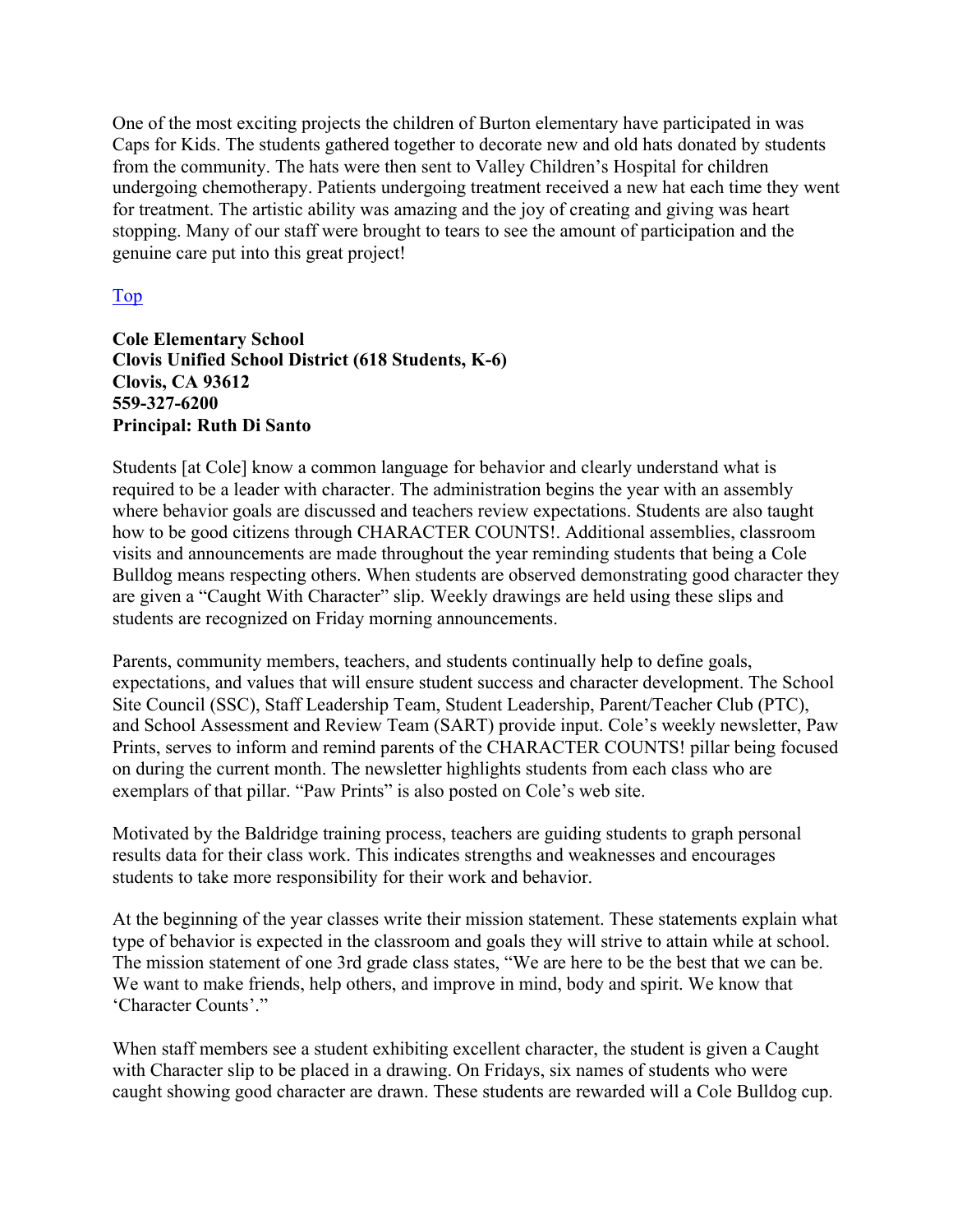On the 2002-03 SART survey 98% of parents felt this program is a positive part of the educational program at Cole.

#### Top

**Fort Washington Elementary School Clovis Unified School District (617 Students, K-6) Clovis, CA 93720 559-327-6600 Principal: Debra Parra** 

The essence of Fort Washington's tradition of excellence lies in its adherence to certain core ethical values sustained over generations of Patriots. Values such as "being the best you can be in mind, body and spirit", have continually propelled our school toward high standards of quality in all areas of the educational experience. This year, Fort Washington maintains its mission statement, "to provide a safe learning environment in which all shareholders collaborate to ensure that students achieve their full potential in the development of mind, body and character." Goals were developed through student, faculty, and community feedback, gathered from community surveys and meetings, to provide the means through which we can realize our mission statement.

Our Library Media Center (LMC) houses a collection of children's literature, video and audio cassette tapes, and computer software with themes that target the six pillars of CHARACTER COUNTS!… Over the years, our GOOD DEED TICKETS have reinforced the value of random acts of kindness. Children "caught being good" enter their GOOD DEED TICKETS into a weekly raffle. Six children are randomly selected from the raffle bins and recognized over our Friday video announcements. In addition, our CHARACTER COUNTS! coordinator teaches an accelerated program for second and third grade students called, Exceptionally Capable Learners (ECL). For the past six years, character education has been the theme of her program providing young minds with lessons on all six pillars of character. To raise their level of awareness and acceptance of diversity, ECL students have enjoyed guest speakers, field trips to Native American cultural fairs, Japanese cultural demonstrations, and animal preserves.

Clovis West High School (CWHS) peer counselors serve our Patriots as volunteer readers and provide refusal skills to our fourth grade students. High school peer tutors provide recreational instruction to our students in grades 1-3 during our physical education period. ROP students receive training and an early look into their future careers in education by observing teachers and serving as reading "buddies" to our Patriots. For the past five years CWHS peer counselors have served our students through the Community of Readers volunteer program. All Community of Readers undergo a two-hour training seminar; they are then assigned to specific students with reading difficulties and provide 30-60 minutes of one-on-one support in reading fluency and comprehension.

In promoting healthy student behaviors and positive character traits, a PEER MEDIATION program is underway. One classroom teacher and our school psychologist teamed together to provide 8 weeks of peer mediation training to a select group of approximately 20 students in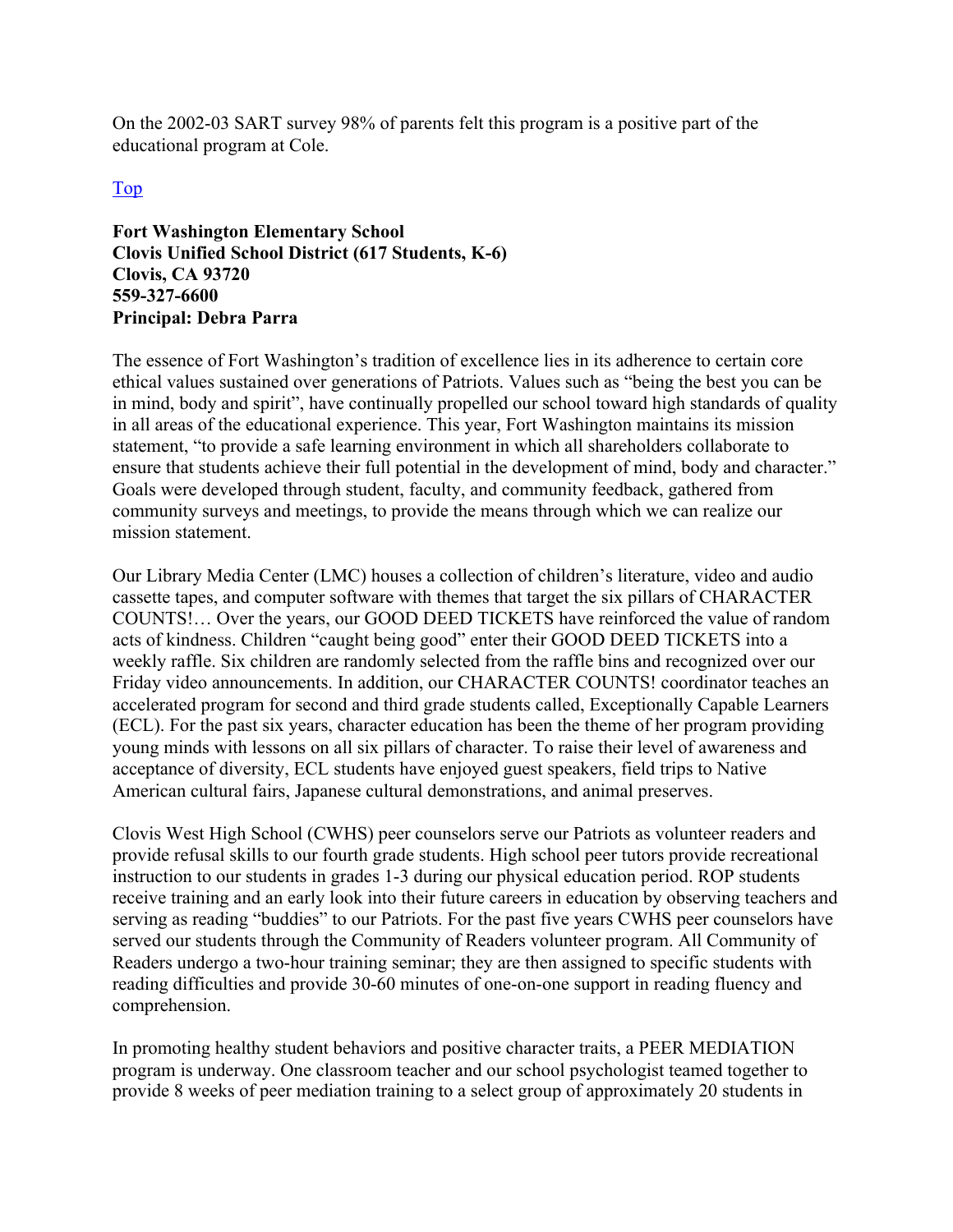grades 4-6. These peer mediators, otherwise known as FORT FRIENDS, can be identified by their visors, lanyards, and tags, and assist our adult lunchtime monitors four days a week. FORT FRIENDS help new students make adjustments, befriend isolated students, and help resolve minor conflicts on the yard. For those students experiencing emotional distress, our student assistance program (referred to as STAR) provides group support, facilitated by four trained staff members. Anger management, grief and loss, and study skills support groups are among the targeted needs.

#### Top

**Jim Maples Academy Burton School District (593 Students, 5th & 6th) Porterville 93257 559-781-1658 Principal: Sharon Kamberg** 

The structure of Jim Maples Academy allows for students to remain in the same academy for two years with the same team of teachers. These teams allow teachers to build relationships with their students and help them feel like a member of the school community. The academies work together as a team to focus on the instructional strategies that meet all students' needs. The small schools within a school model has allowed teachers to reinforce the school rules and values in a much smaller setting while promoting the qualities of the CHARACTER COUNTS! curriculum.

In a school wide assembly at the beginning of the year students are provided information regarding the school rules including rewards and consequences. Expected behaviors and examples of how students can make good choices are reviewed. Role-plays and scenarios are used to reinforce this information. A second assembly is held at the beginning of the third trimester where students are reminded of their responsibilities on campus. Throughout these assemblies and in all disciplinary actions, students are reminded of their choice to show their true character through their daily actions.

A Perfect Patriot Party is held at the end of each trimester for students who consistently demonstrate strong character by not receiving a discipline referral or detention throughout the semester. Tony Cavanaugh from the county's Friday Night Live (FNL) office assists us with music and games during this celebration. During the party, students are reminded of their good choices and the character traits they portrayed during the trimester.

Character education is promoted at the classroom and school level. Each month our school focuses on one of the Character Pillars of Education. The pillar of the month is announced during the daily morning announcements. A small skit or role-play is used during the announcements to describe actions and/or behaviors that illustrate the pillar. At the end of the month each class has the opportunity to nominate two students to receive an award of recognition for displaying that character trait. The students are photographed and interviewed; this information, along with the students' picture, is then displayed in our cafeteria. Students are nominated annually for the Tulare County CHARACTER COUNTS! Award.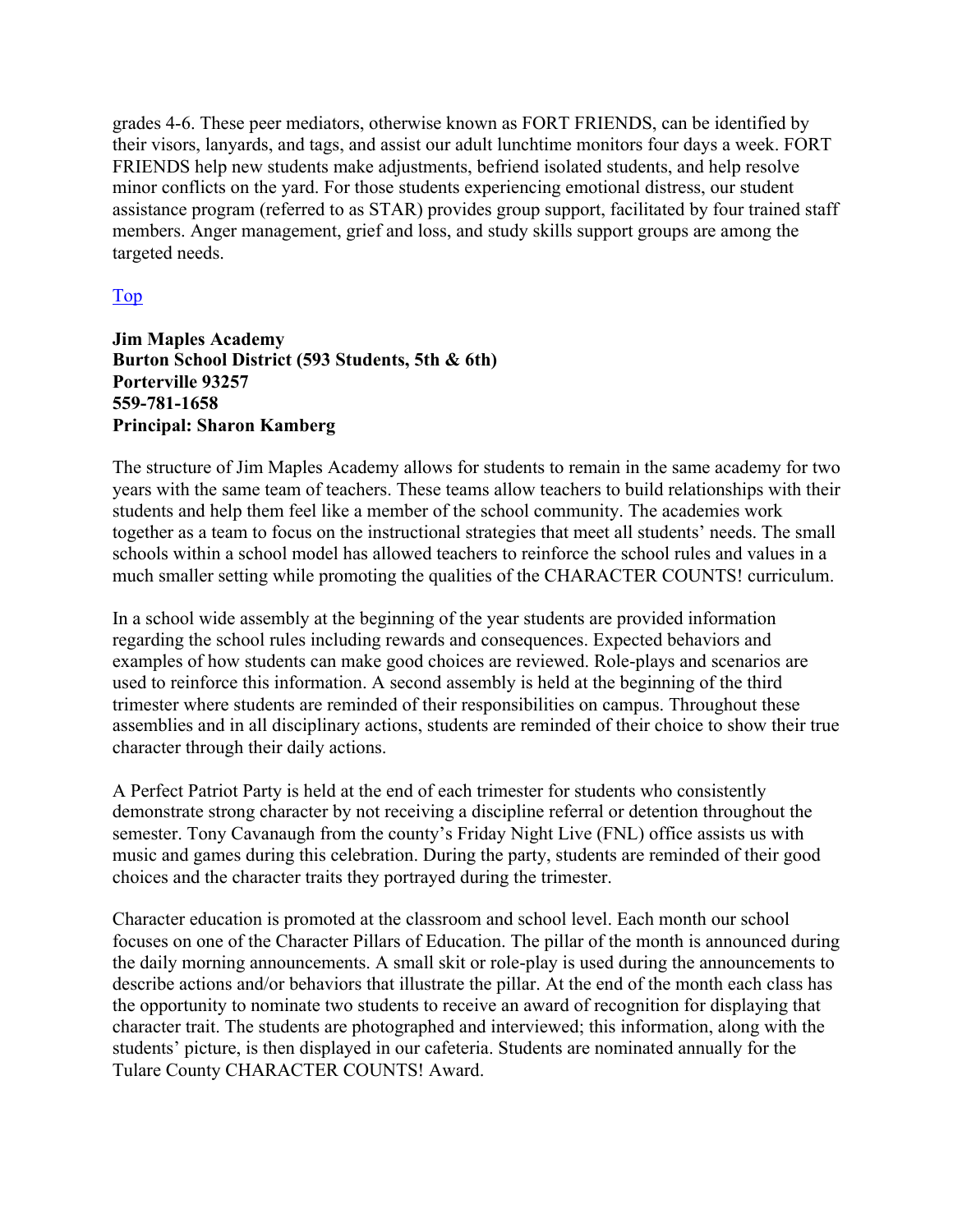Our students have initiated a school beautification club (Nature Club), in which members pick up trash and help with visual improvements around campus…. JMA has a strong Peer Mediation program. Students apply, are interviewed and receive weekly training on how to assist peers in making good decisions…. Many student conflicts are solved without ever involving an adult.

JMA believes that by teaching our students about charity and having them participate in not only raising money for worthy causes but also participating in those causes teaches true character.

Parents and staff of the Jim Maples Academy work together to educate students. It is our goal that every student becomes a productive citizen. As adults, we know that this is a life long process.

#### Top

**McKinley Elementary School Central Unified School District (850 Students, K-6) Fresno 93722 559-276-5235 Principal: Sheila Moynihan** 

Staff development [at McKinley Elementary School] has centered on promoting our school's core ethical values. FCOE Leadership Academy Coordinator, Mr. Jim Coiner, has provided our staff with leadership training, focusing on the teachers' roles in promoting strong ethical values. Mr. Don Reed, FCOE Dare to Dream facilitator, helped host a Parent Night for students in our Dare to Dream classes, emphasizing communication and leadership skills. Mr. Tim Richardson, principal at Herndon-Barstow School, presented an "anti-bullying" in-service which further reinforced our focus on core ethical values as well as provided strategies for conflict resolution and peer mediation.

The school's focus is on making a change in a students' behavior not merely providing a punitive measure. Student-staff behavioral discussions often revolve around the core values and how the misbehaving student could fail-forward. Failing forward is based on the idea that all people make mistakes. When a mistake is made students are taught to analyze why the mistake was made and how it could be prevented in the future.

All grade levels at McKinley Elementary School implement regular procedures and activities that promote character education. The daily morning announcements mark the official opening of school. This program, produced and broadcast by our sixth grade students, includes a variety of topics designed to reinforce and enhance character education. The "Tiger Paw High Five of the Day" segment recognizes McKinley students and staff who exemplify "going above and beyond" and or other positive character traits…. The program is concluded by the Principal or Vice-Principal who reads to the students the "Words of Wisdom" for the day. Through these short lessons given in a story format we strive to teach our students how to make the right choices and live ethical, principle-based lives.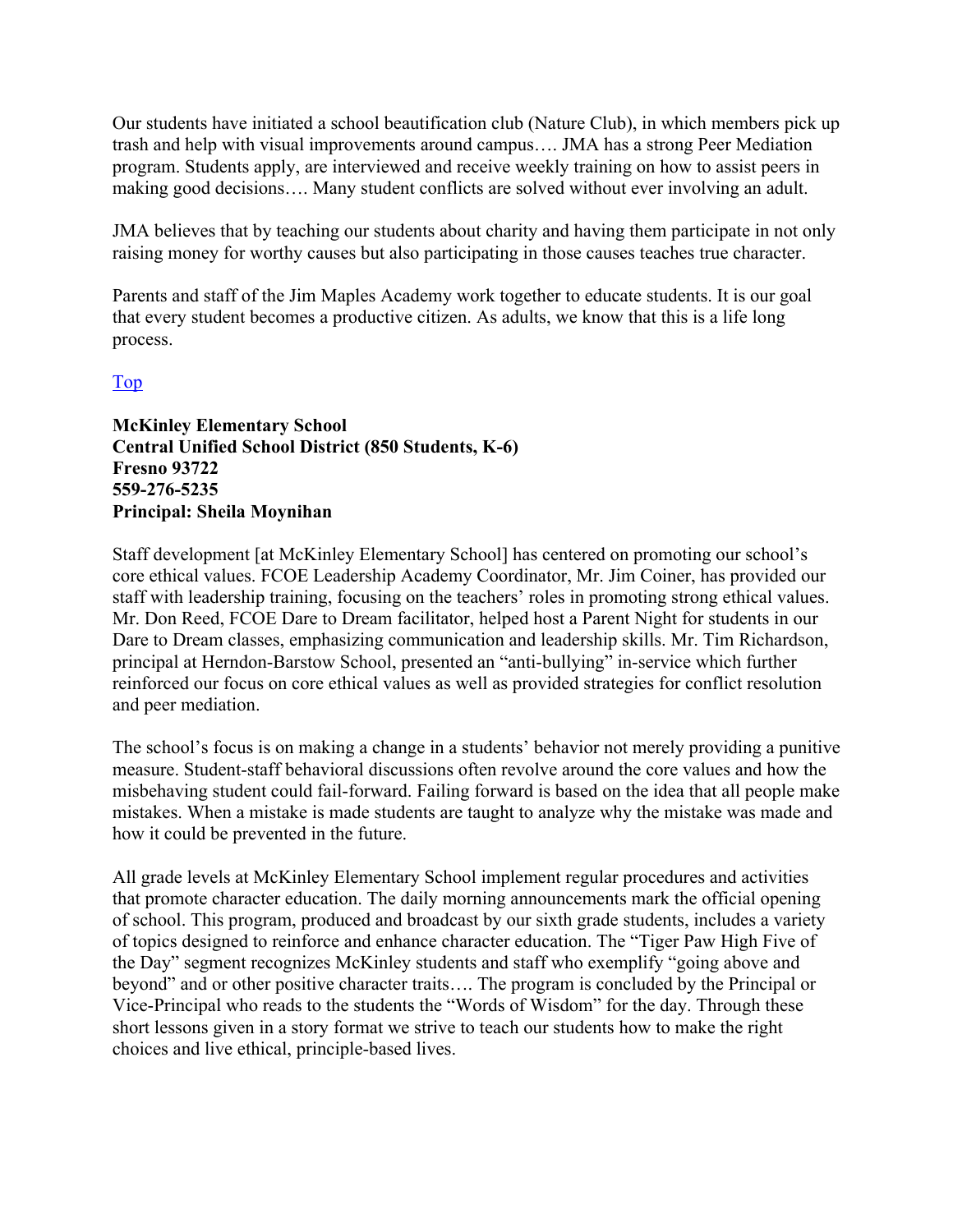Students in the intermediate grades are invited to become active in student council. All 4th-6th classrooms send two representatives to the student council meetings which are held twice per month…. This year the McKinley Student Council decided to commit their time and fund-raising efforts on behalf of several community service projects such as the Fresno Rescue Mission project in which students from Student Council and the Dare to Dream program donated hundreds of dollars in cash, clothing, food and toys to the Fresno Rescue Mission. The students met with Reverend Larry J. Arce, Chief Executive Officer of the Fresno Rescue Mission and toured the facility along with their teachers and parents…. Valuable discussions followed about making the right choices in life to prevent ending up in that situation.

This year student council, in participation with the Dare to Dream program students, committed to addressing the social problem of bullying at school. In October we viewed the video, Don't Laugh at Me and raised money to bring Merman Productions to our school to present three antibullying assemblies to our student body in grades 1-6.

#### Top

**Miramonte Elementary School Clovis Unified School District (735 Students, K-6) Fresno, CA 559-327-7400 Principal: David Bower** 

Character values are emphasized in the standards of behavior set forth in each classroom [at Miramonte]. These become manifest in the mission statement developed in each classroom. MRD (Make Right Decisions) is part of our school culture and common language at Miramonte.

Another phrase one will hear frequently is "Mustang manners are magnificent". Miramonte sets high standards for student behavior and places great emphasis on magnificent manners. "Manners" is a pillar Miramonte has added and is the first pillar we highlight each year. Mustangs are encouraged to be "kind, courteous and considerate". We are rewarded when students say "please" and "thank you" ever increasingly without being reminded.

Teachers weave character education into daily lessons. There is a shelf in our school's professional library dedicated in 1999 to a teacher who was killed in a car accident. This teacher was a founding member of our Character Education Committee and was exemplary in her classroom practices. The titles purchased in her memory include resource guides filled with character lessons teachers can use in their classrooms. In addition, there are numerous books for all grade levels that illustrate the different character pillars. After reading these books to the class, meaningful discussions take place regarding character lessons, examples of good character or character flaws. The Children's Book of Virtues is a book each teacher has been provided by the school. Other classroom activities include: essay writing focused on character values, role playing character traits, poster contests illustrating disability awareness and the different pillars.

When a child is sent to the office on a behavior referral the experience is not designed to be punitive. The goal is to be educational. It is about choices and how to apply what we are learning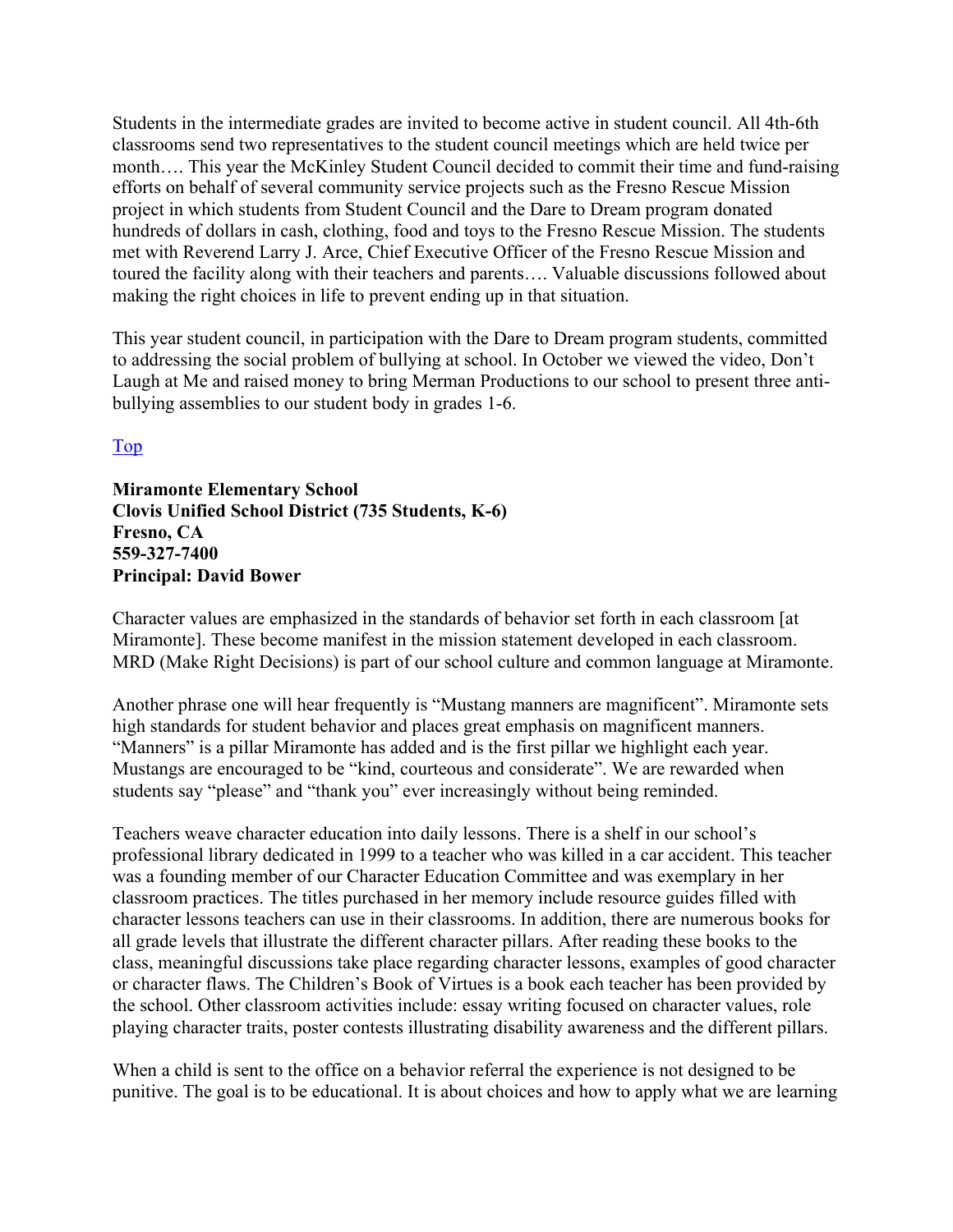about character qualities to our personal experiences and situations. Miramonte has small groups of students who meet once a week with our school psychologist or a specially trained MAP (Mustang Assistance program) teacher. The classroom teacher or administrator may refer students to MAP who need support and encouragement and a structure for discussing with their peers similar issues affecting them. In this safe environment students learn courtesy, friendship, loyalty and concern for others.

Twenty staff members act as Mentor Buddies and have adopted needy students to mentor during the year. Needy students are matched up with teachers who best can connect with them and provide nurturing, support and guidance.

At Miramonte we believe the foundation for all we do lies in a strong school-wide character development program. We have the opportunity to educate, model, practice, reinforce, reward, and celebrate the development of positive character traits. We are on a mission to promote high standards for personal and academic achievement enabling all students to become responsible, contributing members of society. Our challenge is to strengthen the character of young people today and thereby safeguard tomorrow for all.

Top

**Nelson Elementary School Clovis Unified School District (595 Students, K-6) Pinedale, CA 559-327-7600 Principal: W. Rich Smith** 

Character education has become an integral part of everyday life at Nelson. The Clovis Unified School District as a whole has adopted the Michael Josephson's CHARACTER COUNTS! school and work place program promoting character education…. Nelson school recognizes that character education must be a joint effort between parents, staff, community and students themselves. "The shared mission of Nelson Elementary is to provide exemplary programs and services that align all resources to assure that each student achieves at her or his highest level academically and socially." Nelson's mission is the guiding force for implementation of schoolwide goals and priorities. The school community's ultimate goal is to prepare individuals to become lifelong learners and contributing members of society by providing a quality educational program to a diverse population through exemplary curricular programs, co-curricular activities, and comprehensive services.

…From the custodian to the librarian, and from the instructional aides to the campus monitors, all those involved with Nelson students can relate to the core ethical values the "school community" holds in highest esteem. The staff is expected to model good character at all times observing the six pillars. Examples include: treat others as they would want to be treated themselves; be accountable for their actions; build a good reputation; being kind or compassionate and showing that they care; being open minded and listening to others; and, always doing their best.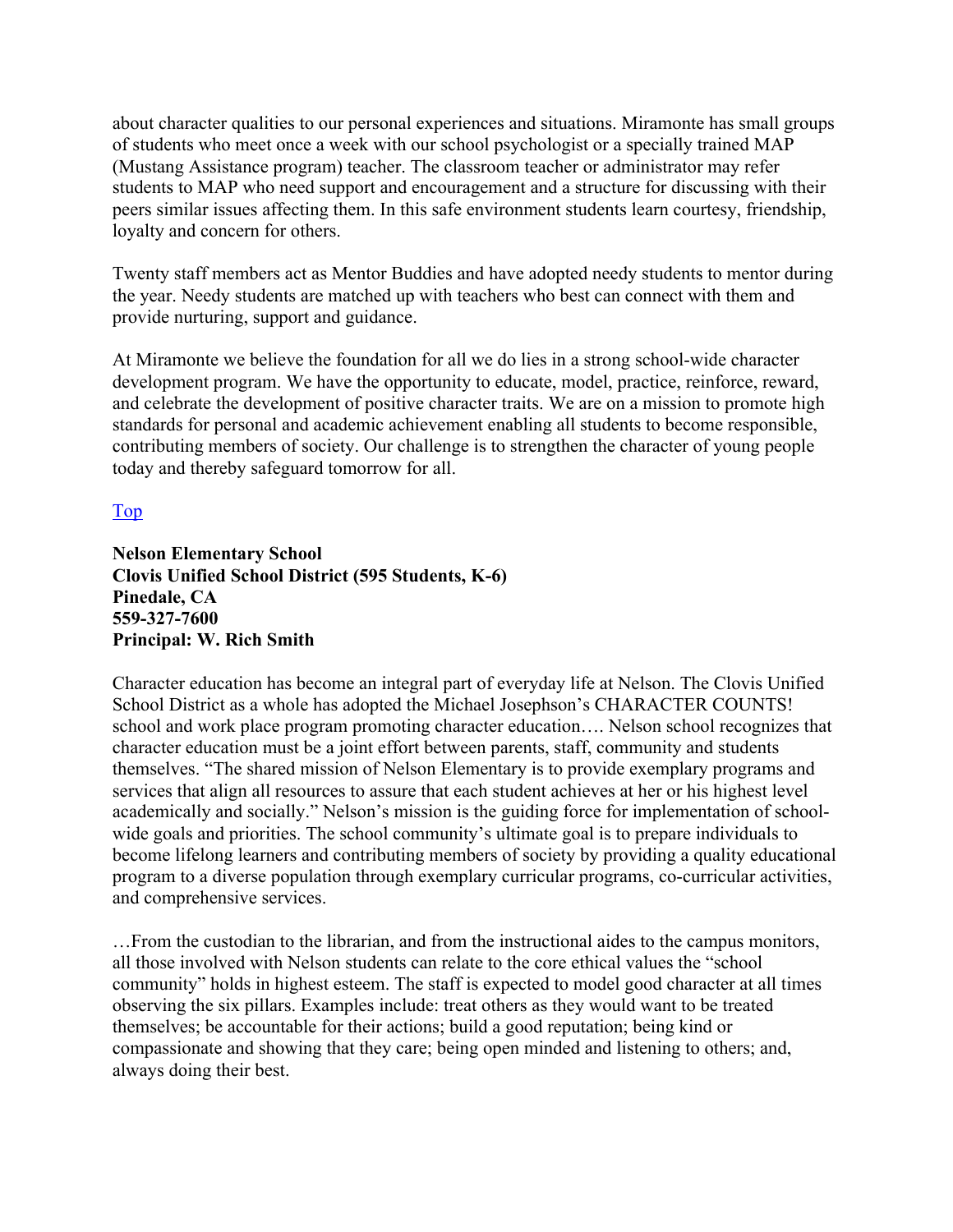CHARACTER COUNTS! vocabulary is used on a daily basis by teachers and students throughout the school day as employees tie character into "normal routines". Examples include:

- Homework—teaches Responsibility
- Sharing in class—teaches Caring
- PE, sports and recess—teaches Fairness
- Classroom and school-wide rules—teaches Citizenship
- Returning lost items—teaches Trustworthiness
- Being kind to one another and adults—teaches Respect

Character curriculum taught at each grade level is targeted to the students' level. As students move through the grade levels, the curriculum builds upon past knowledge and lessons. In a sense all that is learned about good character traits is culminated at our sixth grade camp trip to the Regional Learning Center in Sonora. Our final activity in Sonora is a "Ropes" course in which sixth grade students must be able to "work as a team" and be able to "trust" their fellow classmates. These relationships built through trust, caring, respect and fairness will last a lifetime.

Classrooms are assigned a weekly clean campus area that they are responsible to keep clean and a SART parent representative conducts a monthly clean campus inspection. Additionally, Nelson's plant manager plays an important role in providing a suitable learning environment. His duties include checking the school grounds for graffiti, trash, and safety hazards before students come to school each day. But he also has another very special routine he has established to involve students. Each day during the lunch hour students can be found happily assisting Ed in cleanup of the cafeteria. He makes them feel special and gives treats too. Nelson is fortunate to have a dedicated plant supervisor who goes beyond the call of duty.

Nelson recognizes that the traditional family is changing. Character education is clearly the role of the school as well as the family. We have taken a progressive approach and have many programs as well as caring and dedicated staff that allows the Nelson family to promote positive student character development…. We respect those individual differences, and through character education make them our strengths. Our goal is to develop students of character that understand the importance of trust and pursue a life that makes them worthy of trust.

#### Top

**Palm Elementary School Cutler-Orosi Joint Unified School District (757 Students, K-6) Orosi, CA 559-528-4751 Principal: Roy Woods** 

Our Mission at Palm School is to:

• CHALLENGE and support students to meet or exceed State standards in the pursuit of academic excellence.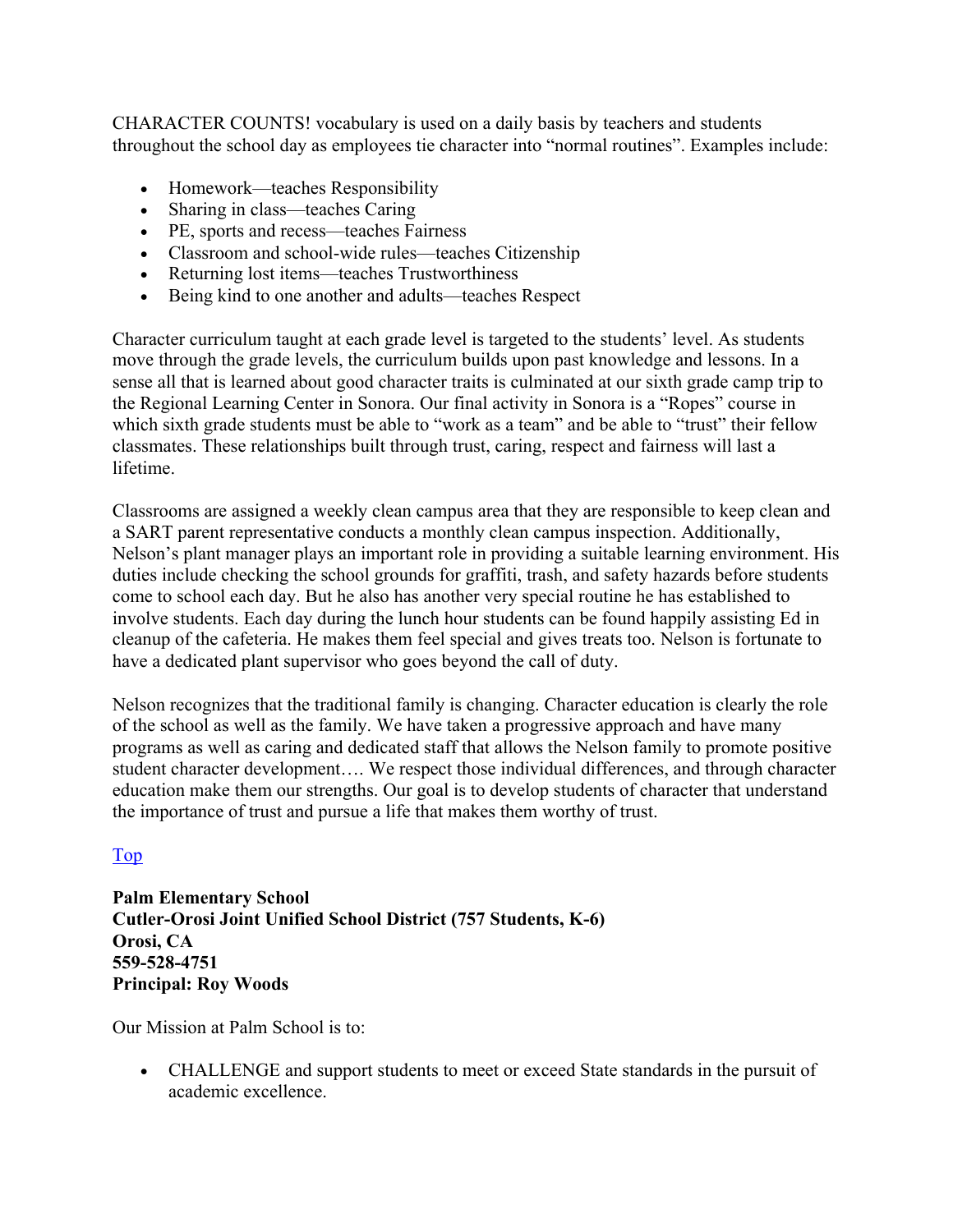- PROMOTE and model responsibility and respectful behavior and take pride in our clean, well-maintained campus.
- PROVIDE a safe, supportive, stimulating learning environment, which promotes success, fairness and respect.

The implementation of the CHARACTER COUNTS! program this year at our school began slowly, but has quickly become an integral part of everything that we do. Staff and parents have reported a noticeable change in the culture of the school. Teachers report fewer discipline problems in the classroom, office discipline referrals have dropped measurably, and suspensions are down appreciably from previous years despite an increase in enrollment. The school now has a shared vision of behavior expectations and self-responsibility for students, staff, parents, and the administration. When dealing with behavior issues in the classroom, teachers are encouraged to utilize the pillars when communicating with students and parents. There are now higher and more consistent expectations for student conduct that are familiar to all within the school and community.

Teachers are at the forefront of the CHARACTER COUNTS! program. They have selected a pillar of the month that ties in with their individual grade-level language arts program, and lessons are designed in a way that allows for the weaving of the pillar into the lesson. Students are encouraged to examine positive (and negative) character traits during discussion of stories and books. Many teachers also incorporate the pillars into their writing lessons, regularly completing character-themed writing assignments. Teachers are encouraged to make positive parent contacts whenever a student exhibits positive behavior or demonstrates character traits relating to the six pillars. Teachers often refer students to the principal for positive behavior so that the principal can make contact with the parents himself. Teachers are "making it cool to care" at Palm School.

Many 5th and 6th grade classrooms serve as mentors to kindergarten and first grade classes through our Book Buddies program. The older students pick up the younger ones from their class, walk them to the library to pick out a book they like, then sit and read the book with them. This program is designed to instill in the upper grade students a sense of trust and responsibility while they develop compassion and empathy for the younger students.

Our students are active participants in keeping the campus clean, organizing trashcan decorating contests and litter removal activities. A sense of pride in our clean and orderly campus and surrounding neighborhood is being developed through the Good Neighbor program initiated and adopted by the Student Council. Students organized a cleanup of the campus and the streets surrounding the school to demonstrate to the entire neighborhood that Palm students are kids of character and good neighbors. Fliers are designed and printed by the Student Council and placed on the doors of neighborhood houses notifying them of the clean-up and encouraging them to join in the cleanup. Activities supported by the staff, students, and parents are all geared toward exposing our students to the six pillars and developing character traits that related directly to respect of themselves and others.

We at Palm School strive to instill in our students the character traits that will enable them to do the right thing, even when no one is watching.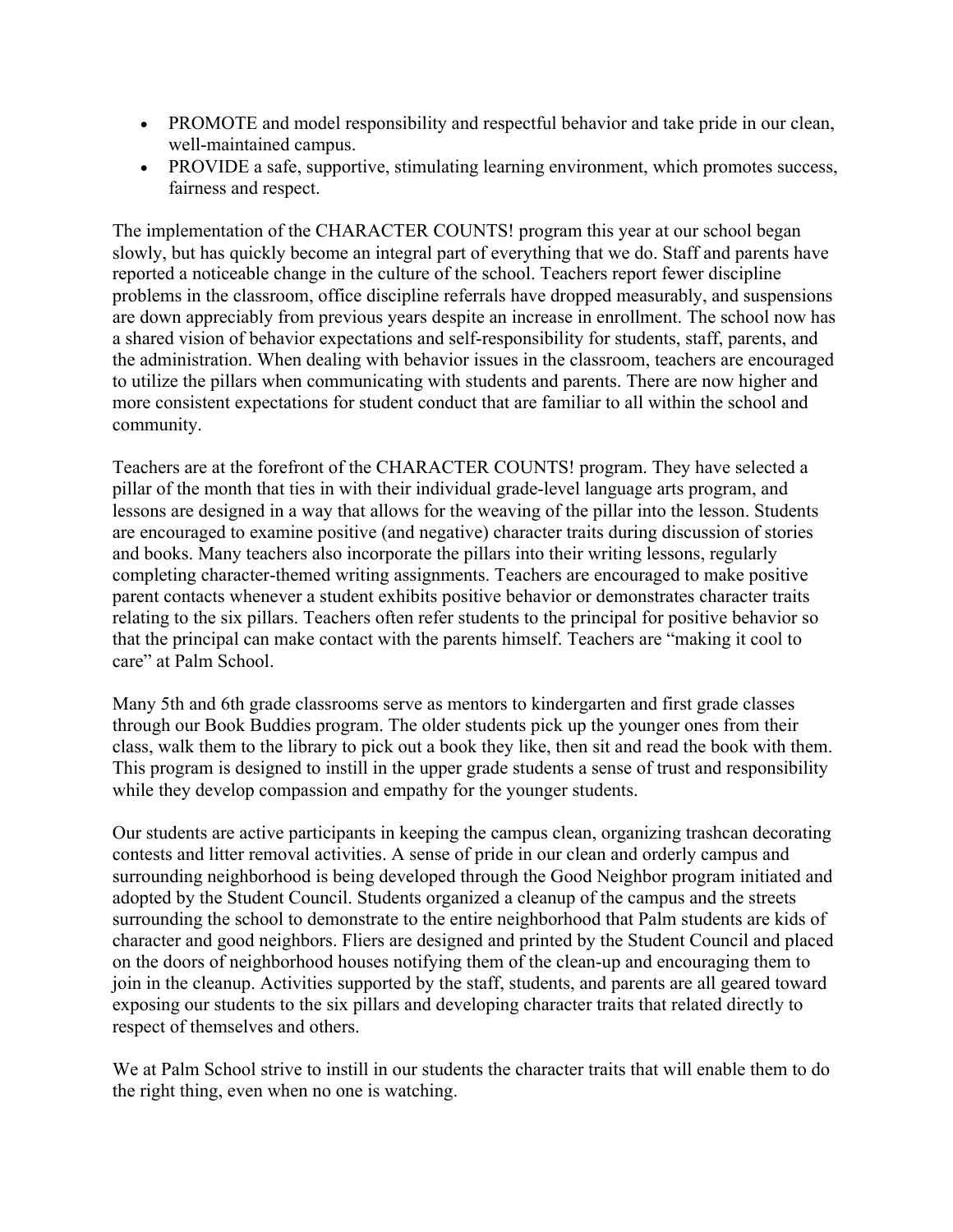#### Top

**Red Bank Elementary School Clovis Unified School District (557 Students, K-6) Clovis, CA 559-327-7800 Principal: Kevin Peterson** 

Red Bank Elementary School reflects the educational philosophy of the Clovis Unified School District that each student shall be given an equal opportunity to reach his/her greatest mental, spiritual and physical potential. The philosophy that all students may become productive, contributing members of society is one that is adhered to by the Red Bank team through Clovis Unified School District's Character Counts! program and implementation of an interactive leadership system. This concept and expectation is continually and consistently promoted at Red Bank through verbal and written communication, awards presentations, teachers, staff and administrative role models and an extensive co-curricular program.

A comprehensive co-curricular program, including interscholastic competitions in: athletics, chorus, band, drama, oral interpretation, Science Olympiad, and a variety of poster and essay contests, is made available to students. Students are also encouraged to participate in student leadership and government. The activities are designed and administered to teach skills and provide a vehicle to develop positive character traits. Students are allowed to experience success and failure in many contexts, as well as address issues relating to values.

Embedded in the Red Bank Elementary School curriculum is a focus on the significance of reasoned oral and ethical choices. This is evident in daily lessons and curriculum. Students learn to evaluate situations and make positive and constructive decisions as they examine events. A greater understanding and tolerance of student diversity is manifested throughout the school language arts, writing, and social science curriculum. The integration of character education with district and California State Standards is a fun combination at Red Bank.

A clean, safe, secure learning environment is provided for all students at Red Bank. This is ensured through monthly safety drills, clean campus inspections and consistent enforcement of Zero Tolerance discipline. Students are reminded of behavior expectations and positive character traits at all school assemblies and rallies as well as within their classroom setting.

Red Bank Elementary provides students opportunities to be involved in community service efforts by such activities as: A Taste of Home, which was a community service effort organized by a sixth grade classroom in which other classrooms on campus contributed. This community service project filled shoe boxes with such items as: candy, beef jerky, razors and shaving cream, toothbrushes and toothpaste, coffee, cookies, stamps, writing material, a class letter and a class picture. These shoeboxes were delivered to KDUV FM radio station and then shipped to service men and women in Iraq.

A year-long community service project that the entire school is involved in benefits the Ronald McDonald House for Children's Hospital of Central California. [Also] Red Bank teachers, staff,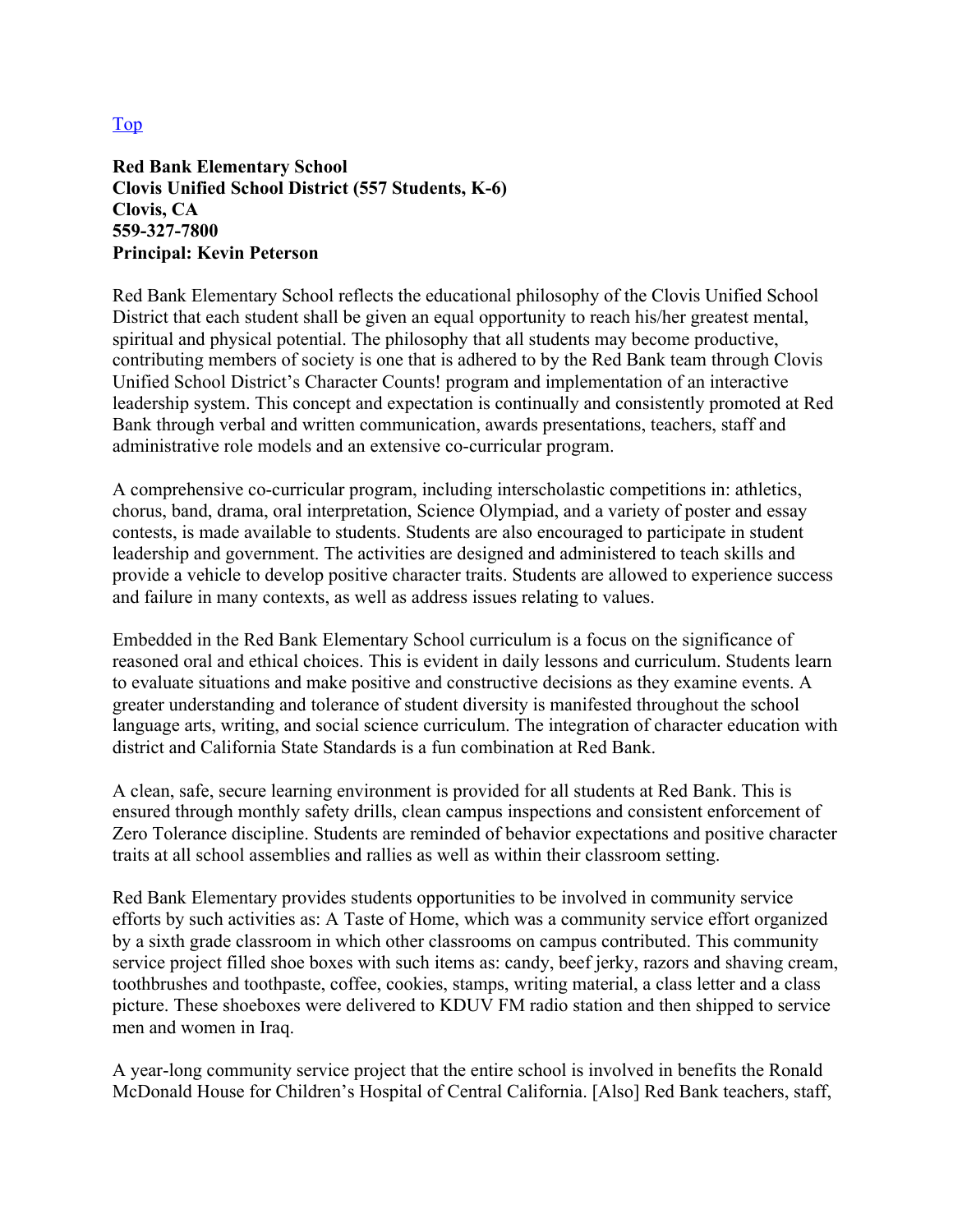administration, students and community are involved in the American Cancer Society Clovis Relay for Life. A final example of community service/outreach efforts was the 2003-04 Red Bank Student Body Elections. Eighteen Clovis High Leadership students assisted in the voting for the elections by setting up and using voting booths provided by the Fresno County Elections Office.

It is a school-wide teamwork approach that has been most effective in promoting success with the efforts of the classroom teacher to impart positive values to students serving as an integral part of the educational process. It is the teacher's part as role model and motivator for success that is so essential to student development of character and values.

#### Top

**Riverview Elementary School Clovis Unified School District (720 Students, K-6) Fresno, CA 559-327-8600 Principal: Kristie Wiens** 

Instruction is the critical work of Riverview's educators in attaining the primary goal associated with student achievement. This goal is accomplished through relevant curriculum, alignment between what is taught and tested, teacher training focused on powerful lessons, and an instructional supervision model, which assures student-learning everyday in all classrooms, and appropriate assessments which guide instruction. The school staff supports the CHARACTER COUNTS! program which has been adopted as the model that integrates positive ethical values throughout the Riverview school community.

Prior to the opening of Riverview Elementary School in August 2002, the planning process included multiple meetings with parents, teachers, and students to define and discuss the vision for the school through which a strong emphasis on student achievement and character education evolved in creating a safe, positive school climate. Through these discussions, the elements of the school-wide program began to unfold, aligned with the CUSD adopted Josephson Institute of Ethics, CHARACTER COUNTS! program. It established a clear understanding of the pillars of character….

Riverview's themes are created and highlighted throughout each school year. Themes such as "Rams are Charging to Success, Quality Shines at Riverview, CHARACTER COUNTS! at Riverview, and Rams Rock!" are displayed in classrooms and referred to in assemblies, rallies, award ceremonies, announcements, and classroom activities….

The Riverview Educational Team encourages students to view the administration as another resource for help and as a further model of character education Riverview promotes. The principal visits each class periodically throughout the year to encourage ethical decision-making. The Riverview Rules are reinforced: Remember Character Counts, Always Your Personal Best, Meet Your Goals, Success For All. These rules guide children through the educational process and form the structure for all student interactions throughout the year.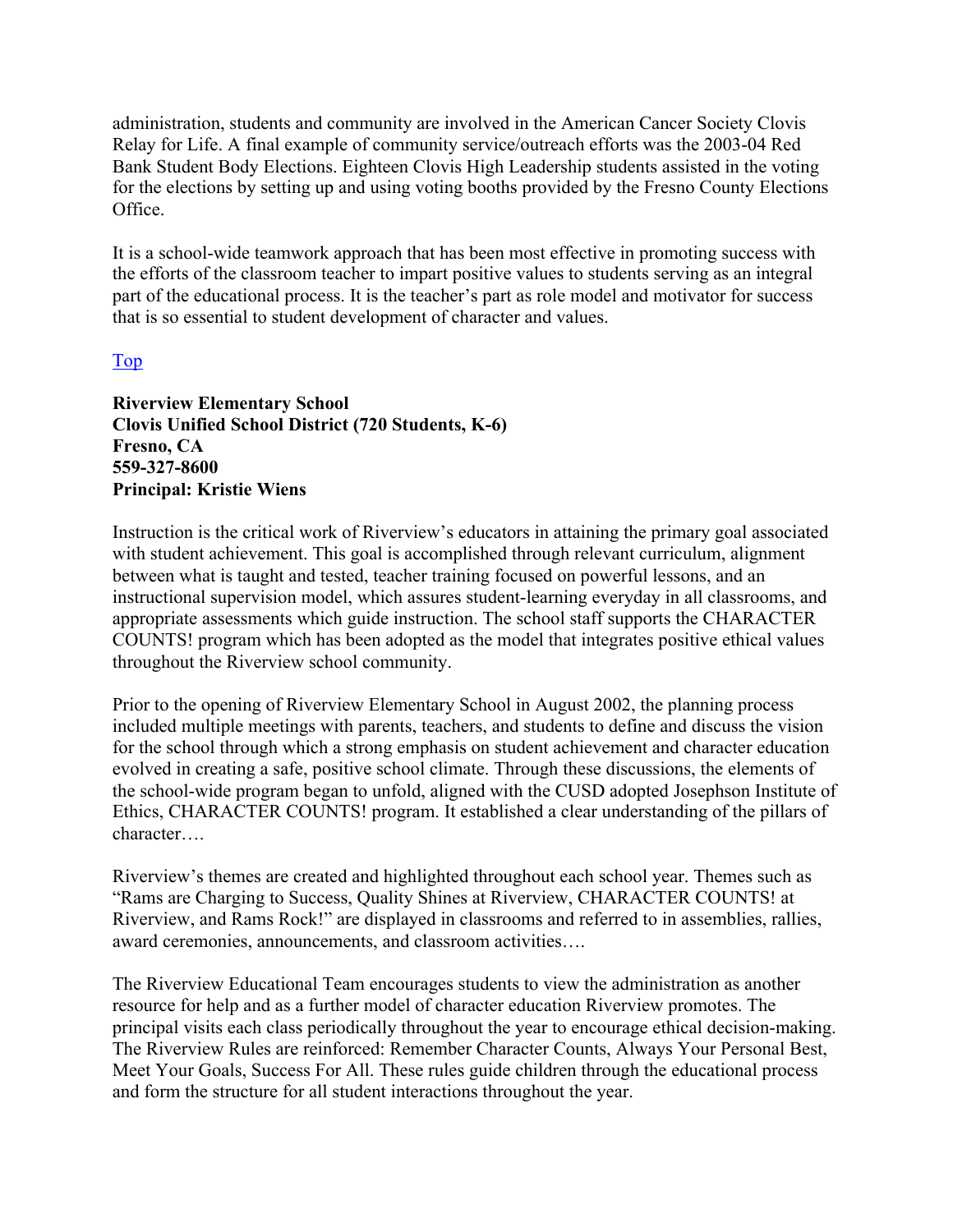Classroom environments provide opportunities for examination, discussion and reflection of the attributes of character. Students collaborate in the classroom on projects, assignments, and study sessions that afford them daily opportunities to practice appropriate interpersonal behavior.

Report cards provide an opportunity for teachers to evaluate a student's social and behavioral attitudes in grades K-6. Parents learn how their child is progressing in the areas of respect, selfcontrol cooperation, playground behavior, and responsibility. Teachers assess needs for specific character related re-emphasis in their classroom.

Riverview students play active roles in influencing classroom and school policy. Students learn the fundamentals of student government through the Student Council. After candidates deliver speeches to the student body, students in grades 4-6 participate in and election process to elect seven officers each semester and classroom representatives are nominated by peers for each semester. The Student Council serves as a vehicle for students to understand parliamentary procedures of government and judicial meetings as well as to understand student governance, differences of opinion, and how to value the democratic process. Student Council has sponsored school-wide community service projects and activities such as Coats for Kids, Toys for Tots, Pennies for Patients, Ronald McDonald pull-tab collection, holiday food drives for Pinedale Elementary School, clean campus activities, Jog-A-Thon, Red Ribbon Week, Muffins With Mom, Donuts with Dad, Pizza Nights, Talent Show, and fun days such as Crazy Hair Day, Mismatch Day, Pajama Day, Twins Day.

#### Top

**Saroyan Elementary School Central Unified School District (756 Students, K-6) Fresno, CA 559-276-3131 Principal: Amy Teeter** 

At the beginning of the year the Parent Club developed a time line for focusing on specific core values. Every month teachers select a student whose behavior is representative of that month's trait. Those students are featured in the monthly parent newsletter and receive a "Character Counts" pencil from PFC.

The development of our character counts program is representative of parents and staff working together. At Saroyan we acknowledge that character development is an ongoing process and before this school year comes to an end, we will begin developing a new time line for next year.

At Saroyan parents and students alike support our uniform dress code. We believe that our students sit a little straighter, help each other a little more often, and treat everyone with a higher degree of respect. Teachers use a variety of incentives that often encourage positive behaviors in our students. These include "Caught Being Good" tickets, popcorn parties, homework passes and ice cream parties, just to name a few. Classroom lessons feature "Star Students", allowing the student to bring items from home giving insight into who they are. We believe that this process fosters self-esteem. Multicultural activities promote a healthy respect for our diverse population.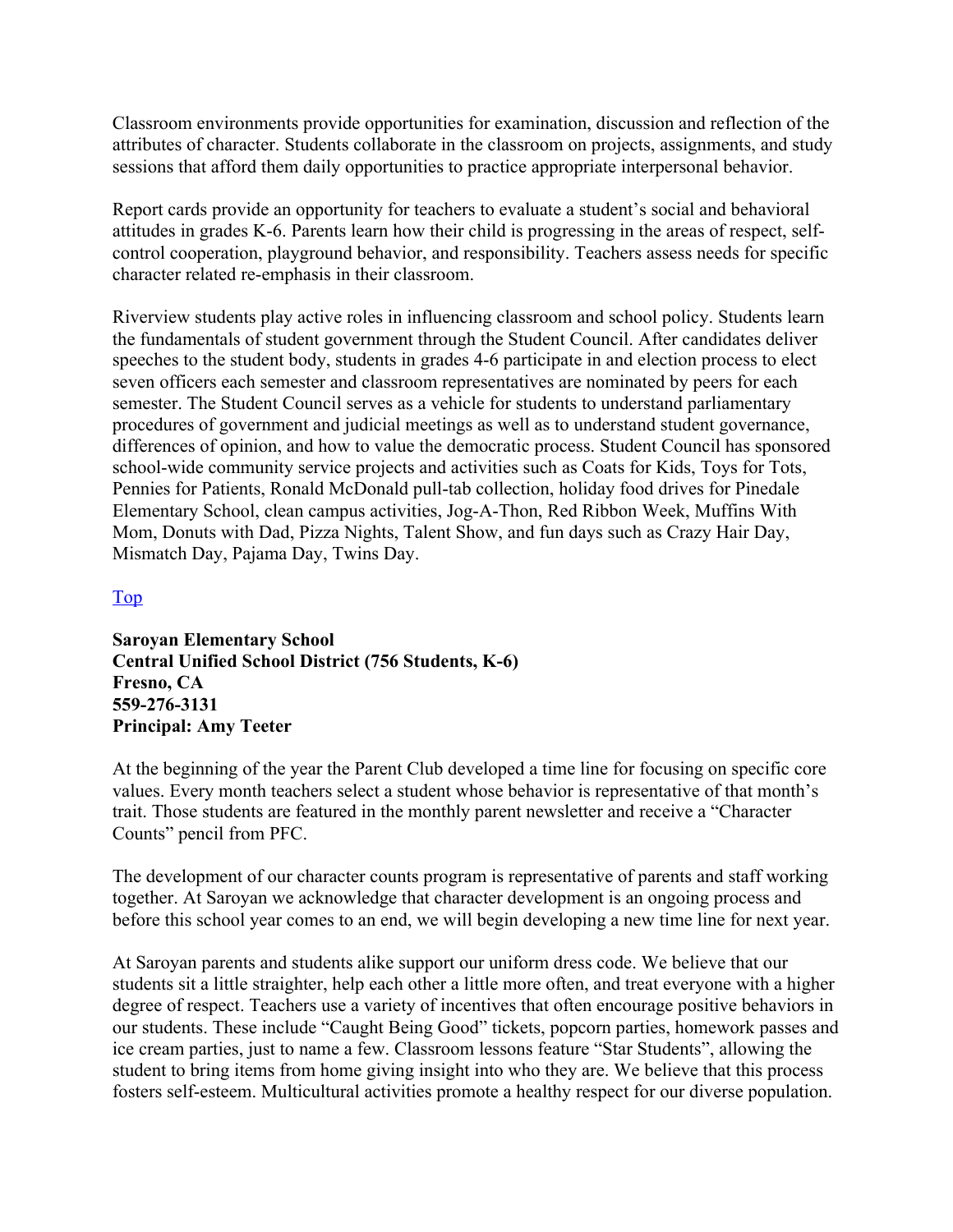Students and nearby neighbors help keep vandalism to a minimum. The few times that we've had graffiti, the staff has worked diligently to remove or cover up the mess as soon as possible. Because of an e-mail connection with the police officer at the neighboring Middle School, we were able to identify and discipline an offender. Just recently we have a Chaplin on campus, trained by the Sheriff's department, available to students and staff offering an additional set of eyes and ears.

Daily on our campus, students serve as cafeteria helpers, crossing guards and peer tutors. During any given week it is not uncommon to find an upper grade class paired with a primary class reading together. Students also serve as Student Council representatives and work together to play student activities throughout the year. They also approve expenditures of money generated from ice cream sales.

#### Top

**Vandalia Elementary School Porterville Unified School District (820 Students, K-6) Porterville, CA 559-782-7260 Principal: Angel Valdez** 

As you turn right off 190 onto Plano, you will be entering CHARACTER COUNTS! Territory when you turn right onto College Ave. Near the corner you will begin to see evidence of our goals and standards at Vandalia School. The large sign near the corner introduces Vandalia School and shows the six pillars of Character Counts! As you move down the street you will notice signage on the ends of three buildings, on top of our buildings and our school marquee which all support CC! standards.

As visitors walk up to the office door they see a large glass display case that showcases our students, school achievements and students that show good character. This last year a student from Monache High, Adam Sanchez, painted a large mural covered with clear plastic. The mural shows a Vandalia Viking with the six pillars surrounding him. The students take great pride in sharing this mural with visitors and parents. We had a special program to dedicate and unveil the mural. The students till talk about it.

As you move to the outdoor hallways you will see road signs naming each hallway. You are greeted by Trustworthy Rd., Respect Blvd., Responsibility Dr., Fairness St., Caring Ave., and Citizenship Ave. These street signs promote the six pillars of good character. Visit our cafeteria and you will see pictures of the CHARACTER COUNTS! figures, students of the month on one wall; a wall of artwork done by our after-school program students and colorful banners that constantly remind our students that good character counts. You will also see pictures of students on the Wall of Fame. All of the above have given the school a common language. You hear students and staff both making statements about, "what good character you have!" "Teacher, he is not showing respect."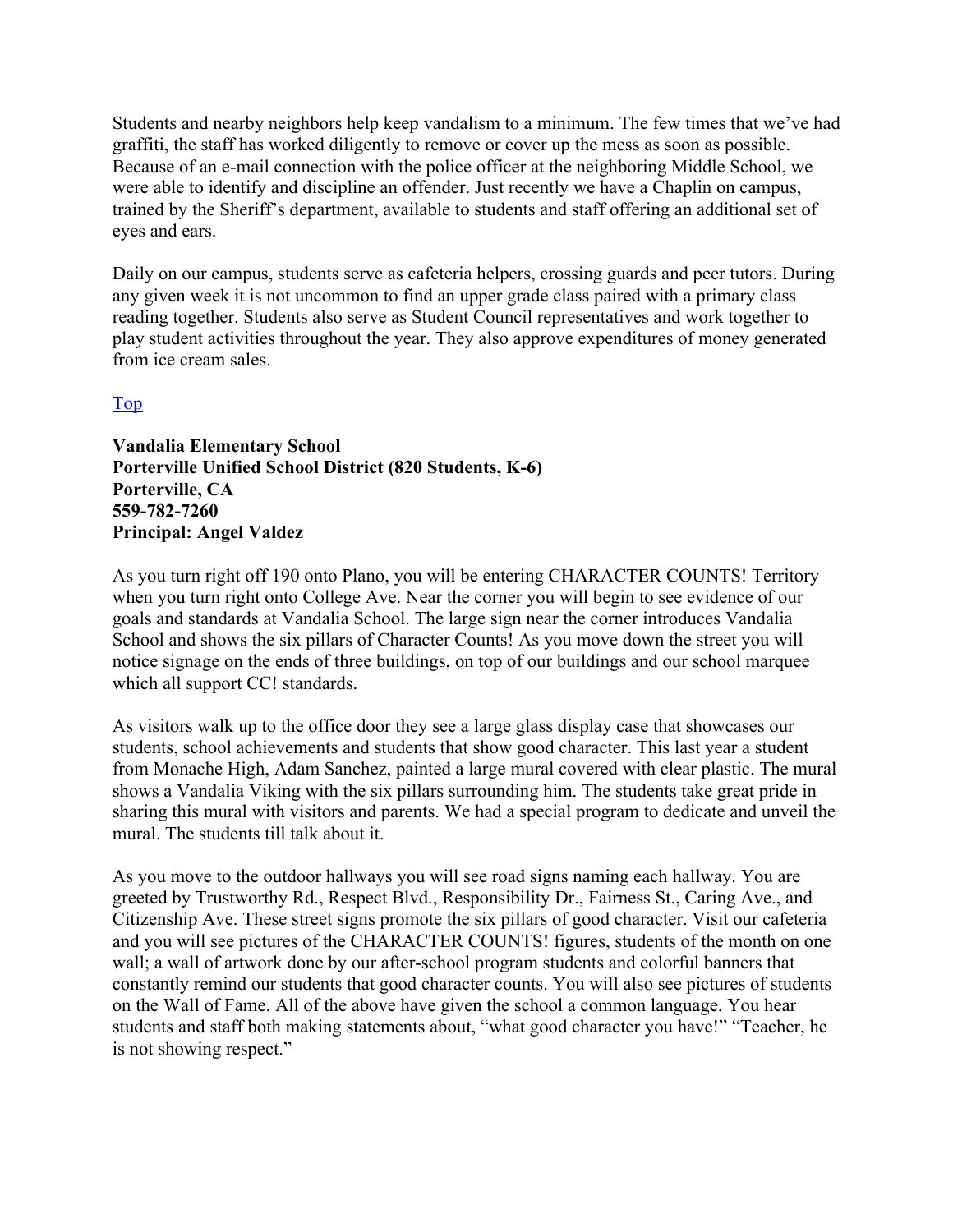This is our third year in the CHARACTER COUNTS! program and our staff is totally committed to the ideas of CC! We continue to in-service new staff and review with continuing staff…. We are working on building a strong program to promote and recognize good character…. As you visit our classrooms you will see work encouraging good character and hear words encouraging everyone to show good character. Each class has colorful posters of the six pillars, incentive packs, and bulletin board sets to be used during lessons that teach the theme of the month.

Staff integrates the pillar [of the month] wherever they find it—recognizing it in the classroom, while discussing a story's characters, or on the playground, working in their groups and their daily lessons.

The staff and students of Vandalia are proud of the clean, secure learning environment our campus provides. We help to promote this with our Pride Patrol which each fourth through sixth grade class participates on a weekly basis. This insures that our school is clean and safe. Any problems are reported to the V.P. who then has the custodian take care of the problems that the Pride Patrol reports. We have started Safety Commissioners, who will patrol the halls and restrooms to help make our school feel safe.

Collaborative groups are seen working together in all our grade levels. You will see these groups working in all subject areas, but especially language arts, math, and science. You may see a third grade group working with pattern blocks to determine the perimeter of a shape, or a first grade group working on patterns with color tiles…. In science you will see fourth grad through sixth grade students working on science fair projects. We have a parent night for students and parents to work together, at school, on their science projects.

It is important for all children to learn to work as part of a group that values each other's opinions. This is very important for growth of self-esteem. Self-esteem affects all areas of a child's education whether it be academic or social growth. Our teachers strive to be very positive. We set high standards for our students.

While the first year of implementation was largely devoted to developing a clear understanding of the core ethical values of CC! and building a common vocabulary from which the staff, students and their parents could communicate, the last two years have marked a turning point where the community of Vandalia could put into practice what we have all learned about being people of good character.

As educators we teach character everyday; our students constantly watch to see if we are honest and fair, if we do what we say we will do. The staff of Vandalia realize that character development is a lifelong process for students of all ages. We believe that when we help our students to better comprehend and practice good character traits they are better prepared for success in school and throughout life.

#### Top

**Washington Elementary School Hanford Elementary School District (551 Students, K-6)**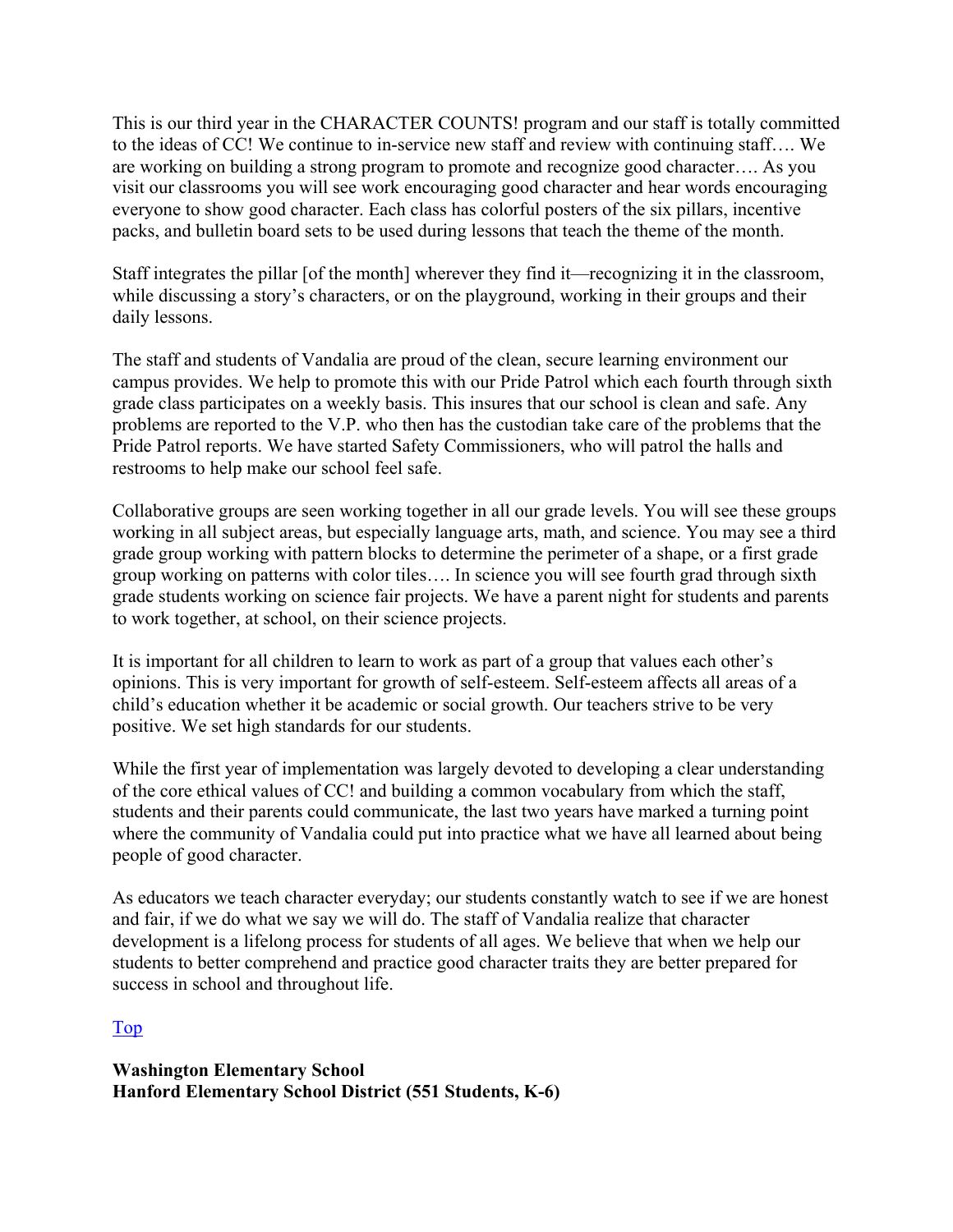#### **Hanford, CA 559-585-2322 Principal: Marcie Guthrie**

A culture in which students take ownership of and responsibility for the positive, energetic, innovative atmosphere distinguishes Washington Elementary School…. Washington is a School Wide Program Title I school serving a diverse population.... Parental involvement is an important part of designing a comprehensive and thoughtful school culture. It is crucial that all families feel connected to their child's education. At parent conferences every teacher carefully reviews each child's performance based on benchmarks as they work towards meeting and exceeding state standards. This is a key opportunity to communicate with parents about where their child is in relation to attaining grade-level standards, and collaborate with them on individualized learning plans. This is done by providing standards-based report cards, copies of academic standards, district-wide performance assessments, and examples of student class work, Developmental Reading Assessment (DRA), and samples of exemplar papers. Along with conferences, teachers communicate frequently with parents using daily assignment books, weekly progress reports, and regular classroom newsletters.

Parents and community members feel a part of the greater Washington culture. Consequently, all Washington events are consistently well attended. From Back to School Night in the fall to Open House in the spring and every event in between, parents show up consistently.

In 2002-2003 Washington initiated a Peer mediation program under the direction of and in partnership with California State University, Fresno Professor Dr. Pam Lane-Garon. Dr. Lane-Garon trained Washington using a well-proven model and handbook, Building a Peaceful Community. Peer mediation is a conflict resolution education model in which students are trained in communication and dispute resolution skills necessary to prevent altercations from escalating. These strategies also stress tolerance and appreciation of divergent views…. The peer mediation program is an example of service learning at Washington. Last year there were over 300 successful peer mediations. By-products of having a peer mediation program for the entire school culture are fairness, respect, responsibility and trustworthiness.

In 2002-2003, peer mediation reduced the number of escalated conflicts at Washington…. Another positive impact was the significant number of students who served as peer mediators in 2002-2003 and retuned in 2003-2004 to continue their service. Currently, sixty Washington third through sixth grade students serve as peer mediators.

Actively teaching social skills is part of the Washington curriculum. By the end of September the Student Advocate trains all students using developmentally appropriate materials and videos on student safety and wellbeing. All students new to the school receive this training during monthly follow-up sessions. One issue in the training is bullying. There is evidence that this training has been successful as students are using the language when reporting discipline issues to adults, "Johnny is being a bully; he's calling me names."

In an effort to cultivate school spirit, in January 2004 all students were invited to participate in a flag contest. The winning entry will be made into a flag that will be flown below the California